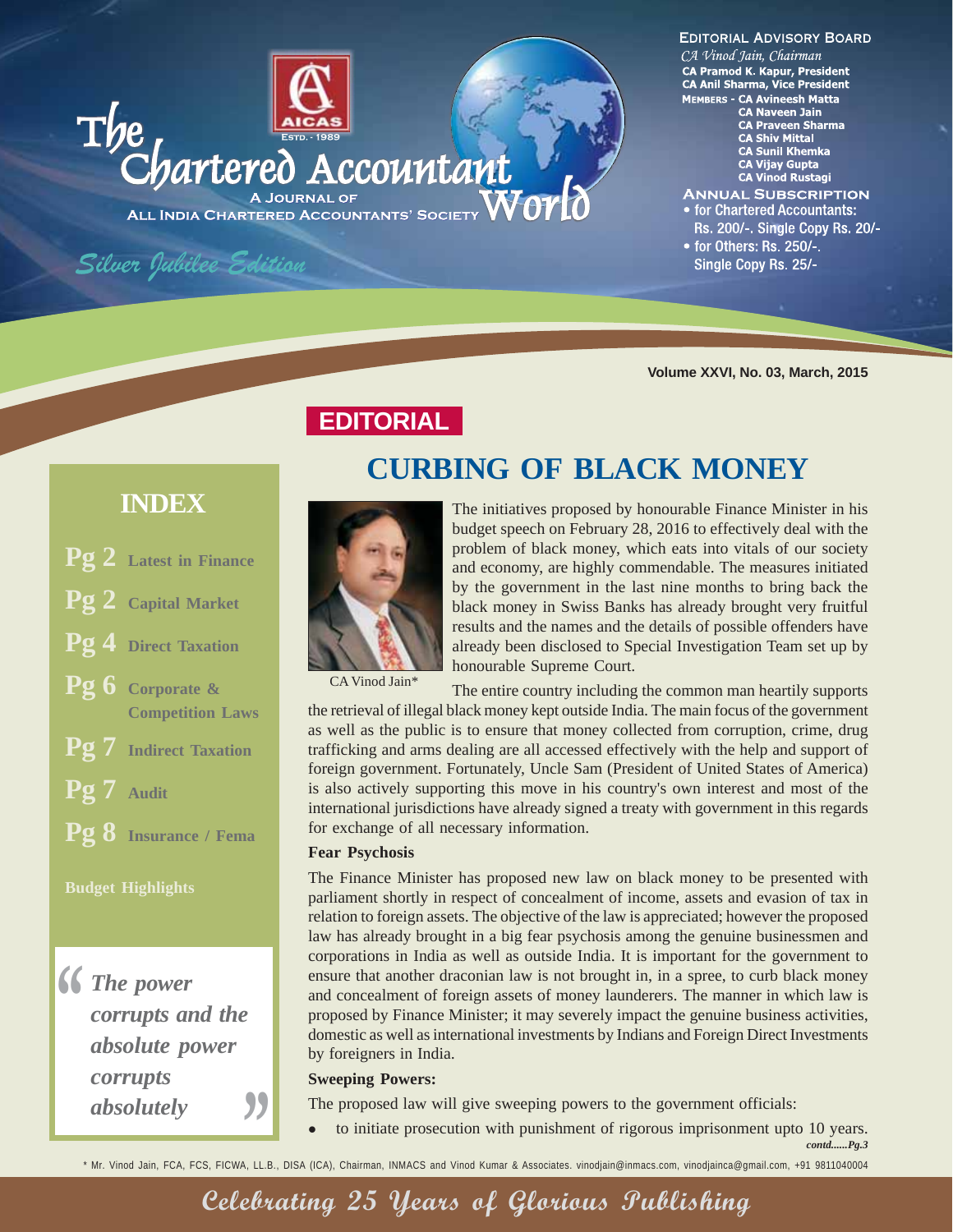THE CHARTERED ACCOUNTANT WORLD

### **LATEST IN FINANCE / CAPITAL MARKET**

### **LATEST IN FINANCE**

**25 Years** 

#### **1.0 Global Depository Receipts permitted to listed and non-listed Companies**

The Finance Ministry notified new depository receipts scheme, which now allows depository receipts to be issued against securities of listed, unlisted of private or public companies against all underlying securities. The underlying securities would cover debt instruments, shares or units etc. Both the sponsored issues and unsponsored DR issuance has now been permitted.

### **2.0 RBI clarifies definition of 'Management Change'**

Reserve Bank of India has said substantial change in Management means "change in the management by way of transfer of shares or amalgamation or transfer of shares or amalgamation or transfer of the business of the company".

#### **3.0 Corporates must take hedging of Forex Exposure seriously**

There is a pressing need on the part of corporates to improve their risk management practices in view of imminent tightening of US interest rate cycles. In this context, hedging of forex exposure by corporates assumes paramount significance. It was observed that every corporate needs to formulate a well-deliberated hedging policy and ensure strict adherence to it.

#### **4.0 Banks, NBFCs need RBI, SEBI nod to act as investment advisers**

A bank or an Non Banking Financial Corporation (NBFCs) which proposes to undertake investment advisory services has to first obtain permission from Reserve Bank of India and then shall make an application for grant of registration through a subsidiary or Separately Identifiable Department Or Division (SIDD), Securities and Exchange Board of India (SEBI) said in a public communication.

Investment advisers who were engaged in providing investment advice before the notification of the norms in 2013 have time till April 20, 2015 to obtain necessary certification.

#### **5.0 Government approves norms to appoint MDs, CEOs of 5 State Run Banks**

#### **Government makes changes:**

- Splits post of Chairman into Managing Directors & Chief Executive Officers.
- Allows private sector candidates to apply for MD & CEO in 'A' category banks
- Invites application for BoB, PNB, BoI, IDBI & Canara Bank
- Offers 3 years fixed tenure; flexible salary package to attract private sector talent
- None of the exsting Executive Directors in Publice Sector Banks will be eligible to apply.

### **CAPITAL MARKET**

#### **1.0 Single Statement for all Demat Holdings**

Starting next month, the information of Demat accounts for equity, debt, bond and mutual fund investments of one individual investor or entity will formally be clubbed in a single statement.

### **2.0 SEBI simplifies Trading, Demat Account Form**

Securities and Exchange Board of India (SEBI) has simplified stock market trading Account Opening Form for local investors to encourage more participation in capital markets. Investors can now open a trading and Demat account by filling up a simplified account opening form, termed as SARAL form. Individual investors will have to submit only one documentary proof of address while opening a trading account.

- $\bullet$  Corporate Tax reduction from 30% to 25% over next four years.
- Wealth Tax Act proposed to be deleted from A.Y. 2016-17.
- $\bullet$  Additional Surcharge of 2% on taxable Income of over Rs. 1 Crore for all assesses.
- $\bullet$  GAAR to be deferred by 2 years.
- $\bullet$  Domestic Transfer Pricing limit increased from ₹5 Crore to ₹20 Crore.

BUDGET HIGHLIGHTS

- MAT rationalized for FIIs and share of profit of AOP.
- $\bullet$  Cash advance u/s 269SS and 269T for immovable property prohibited.
- Income Tax rate on royalty and FTS reduced to 10% to facilitate technology inflow.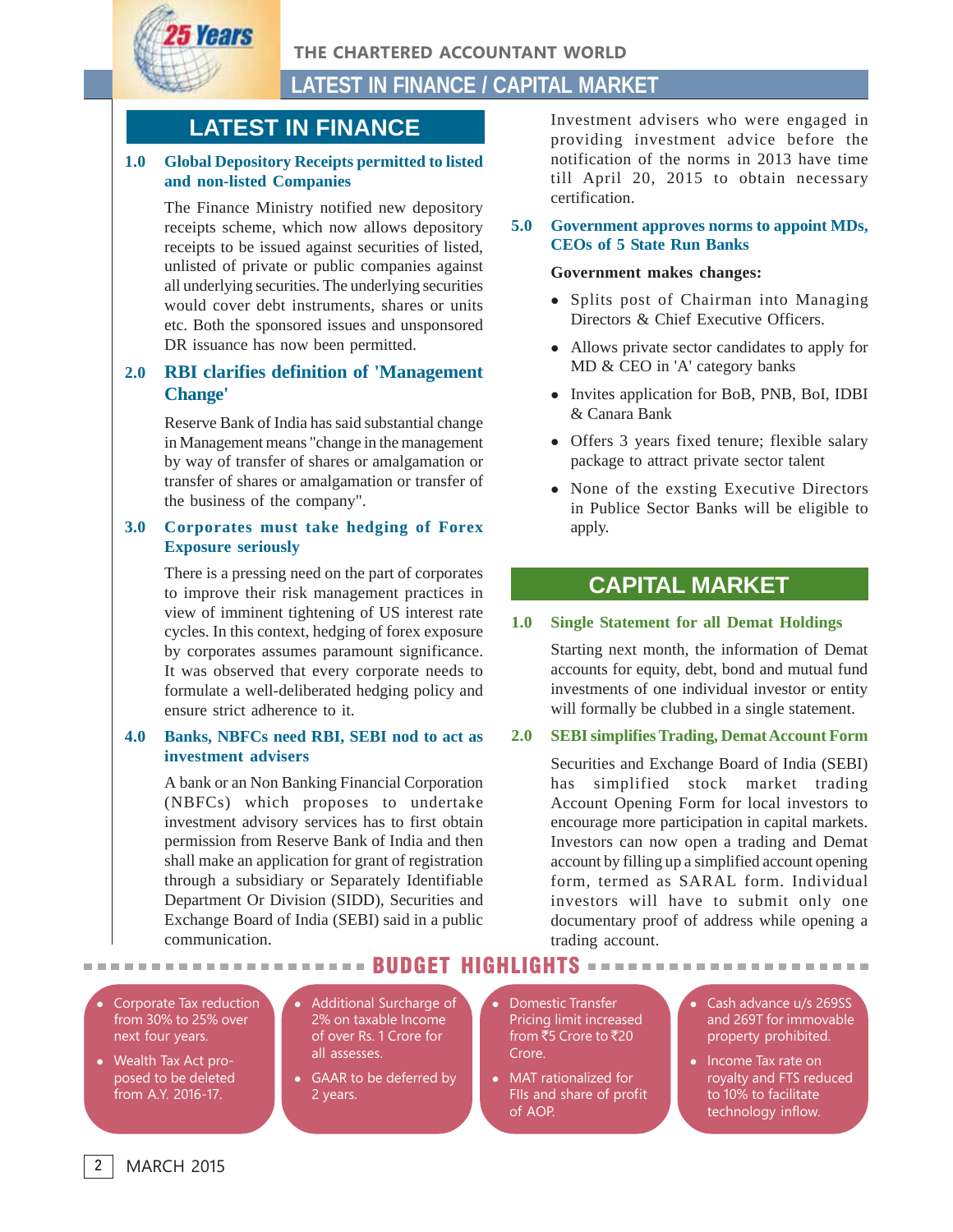

### **EDITORIAL** *Contd........*

#### **Black Money Law – A need for serious debate**

- $\bullet$  the offense being non compoundable, proposal to withdraw powers of Settlement Commission and penalty equivalent to 300% of the tax levied
- $\bullet$  even non-filing of return or filing of return with inadequate disclosures will be liable for imprisonment upto 7 years.
- $\bullet$  Proposal to equate offence of concealment of income or evasion of tax as money laundering

Besides the above sweeping powers, the power of attachment and confiscation of assets in India or abroad are also proposed.

The proposed law may be as draconian as possible for the offenders accumulating assets and black money arising out of corruption, drug trafficking, anti-national activities, heinous crimes, terrorism and illegal arms dealing.

However, in case same or similar provisions are extended to business transactions, investments, imports and exports, corporate acquisitions, creation of investment funds and other similar activities undertaken by the resident Indians and Corporate Indians, a very serious risk may arise of misuse of such severe powers in the hands of government.

The current government and most of its leaders are highly honest and dedicated to the national cause but how will they stop or curb heavy dose of corruption, severe harassment, arrest, threat to arrest and all kind of similar misuses. Foreign Exchange Regulation Act (FERA) and Conservation of Foreign Exchange and Prevention of Smuggling Activities (COFEPOSA) provide for powers even beyond the aforesaid draconian law and Indian democracy and Indian businesses will not tolerate a similar dose of absolute powers delegated to motivated or overenthusiastic officials of the tax department, Enforcement Directorate, Criminal Bureau of Investigation and various other enforcement agencies.

*The proposed law should not in any manner* **,,***adversely impact the economic and business atmosphere in the country so as to affect genuine businesses. It is rather important to decontrol most*

#### *of the capital account transactions to bring in more growth and investment including growth of large businesses within India and outside India as well as international investments in India.* **,,**

**EDITORIAL**

The following important controls and precautions need to be built in the proposed law:-

- $\bullet$  The proposed law should apply only to black money arising out of currently defined money laundering in terms of Money Laundering Act, 2002.
- $\bullet$  The foreign assets and international business transactions should not be in the scope of proposed law.
- $\bullet$  The contravention of FEMA is currently liable for penalty upto 3 times of the amount involved. To provide for powers of confiscation and attachment beside imprisonment will completely reverse the decision taken by the government while replacing FEMA with FERA.

The BJP government had committed to the nation that it will bring back the illicit Black Money held in Swiss Accounts through their election manifesto. Due to political pressure as the ruling party, it is important for PM to remember that they also made following promises:

- $\bullet$ Non adversarial and conducive tax environment
- $\bullet$ Conducive and friendly business environment
- $\bullet$  Eradication of harassment and corruption in tax administration
- $\bullet$ Eradication of tax terrorism
- $\bullet$  To address uncertainty and anxiety among business class
- $\bullet$ Simpler and small Direct Tax Laws
- $\bullet$ Stable and reliable tax regime
- $\bullet$  Improvement of investment climate with the target of ease of doing business in India.

The government needs to be very careful and balance the aforesaid promises on one hand and curbing of black money through the proposed draconian black money law on the other. The current government is highly matured and needs to appreciate that a powerful section of bureaucracy which has been highly corrupt wishes to take the party in power into a wrong direction so that all the good initiatives taken by the government are destabilized.

#### BUDGET HIGHLIGHTS

Limit of deduction of health insurance premium for self increased to ₹25000 and for senior citizens limit increased to ₹30000.

Investment in 'Sukanya Samriddhi Scheme' to fully exempt u/s 80C upto ₹150,000. interest payment on deposit is also exempt.

All goods, except populated printed circuit boards for use in manufacture of ITA bound items, exempted from SAD.

100% deduction for contributions, other than CSR, to Swachh Bharat Kosh and Clean Ganga Fund u/s 80G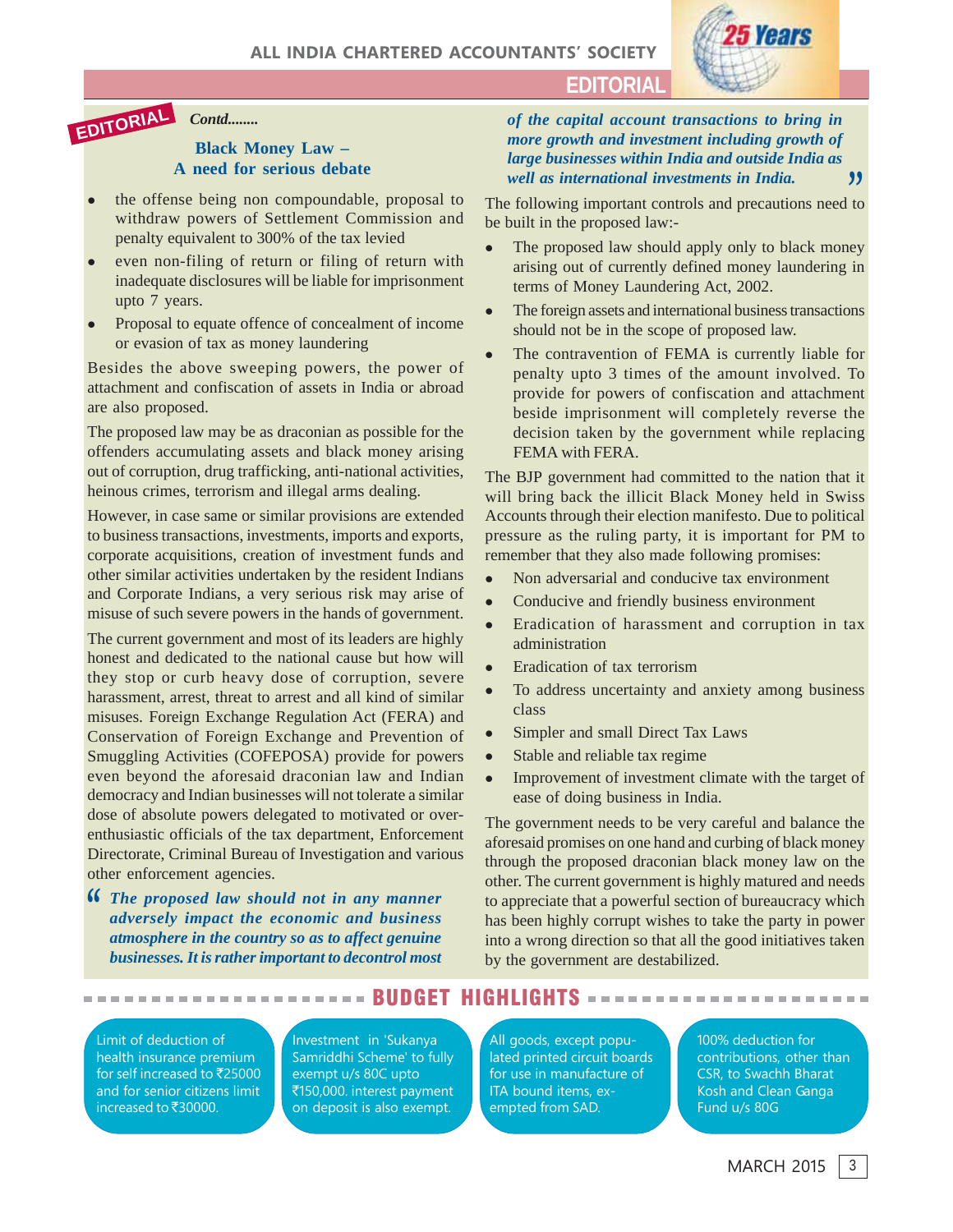THE CHARTERED ACCOUNTANT WORLD

### **CAPITAL MARKET / DIRECT TAXATION**

#### **3.0 BSE SME Exchange tightens Listing Norms and Eligibility Criteria**

**25 Vears** 

BSE SME has tightened the listing norms and eligibility criteria by increasing the post-issue paid up capital threshold to  $\bar{z}$  3 crore from  $\bar{z}$  1 crore for companies listing on the exchange platform.

The exchange has also raised the net worth (excluding reserves) and tangible asset requirement to  $\bar{\xi}$  3 crore from  $\bar{\xi}$  1 crore. The revised norms would be applicable from April.

A company intending to list on the SME exchange should also have registered profit (excluding extraordinary income) for at least two years of the immediate three preceding financial years or a net worth of  $\bar{\tau}$  5 crore for three financial years before applying for listing.

**4.0 New norm for Institutional Trading Platform**

BSE SME has also prescribed additional norms for listing of specified securities on the ITP. The exchange launched the ITP to enable Small and Medium Enterprises and start-up to achieve listing without an Initial Public Offer (IPO).

For companies listing on ITP the minimum investment amount in a firm should be  $\bar{z}$  10 crore or 25% of the listed capital, whichever is higher.

#### **5.0 Commodities Transaction Tax expanded to cover 38 more items**

The Finance Ministry has expanded the list of agricultural commodities that are exempted from the Commodities Transaction Tax (CTT). As many as 38 items have been added to the existing list of 23 agricultural commodities.

#### **6.0 BSE to launch function to prevent self trades in equities**

Bombay Stock Exchange (BSE) said it plans to introduce a new functionality in its equity segment to prevent self trades from March 16.

The self-trade prevention check functionality is being introduced with the purpose of preventing matching between a buy and a sell order entered

 $\bullet$ 

in the same order book by a member for the same client code originating from same or different trading terminals of the member.

#### **7.0 High Court stays CLB nearing on FTIL board supersession**

The Bomaby High Court stayed a scheduled Company Law Board (CLB) hearing on a petition of the Ministry of Corporate Affairs seeking superssession of the current board of directors of Financial Technologies (India) Limited.

#### **8.0 SEBI fines DLF, Directors** ` **26 Crore each**

DLF and its non-independent directors - KP Singh, Rajiv Singh, Pia Singh TC Goyal, Ramesh Sanka, GS Talwar and KameshwarSwarup have been fined  $\bar{\tau}$  26 crore each by Securities and Exchange Board of India. The fine has been imposed for non-disclosure of material information in the company's offer documents during its IPO.

### **DIRECT TAXATION**

#### **1.0 CBDT to frame rules for Foreign Tax Credit**

The Central Board of Direct Taxes (CBDT) will frame rules to provide the procedures for domestic taxpayers to avail relief or deduction on the taxes paid by them in foreign countries.

#### **2.0 TDS on payment to Foreign Consultant**

The Supreme Court delivered a judgment in which an Indian company was denied no objection certificate (NOC) to remit the 'success fee' to a Swiss firm because it did not deduct tax at source. In this case, *GVK Industries Ltd v ITO*, the Indian firm sought the services of ABB of Zurich to raise finance from Indian and foreign sources.

After rendering the services, the foreign firm sent invoice to GVK for the success fee. When GVK approached the tax authorities for NOC, it was denied. Its argument that the Swiss firm had no place of business here, all services rendered were from abroad, and no part of success fee could

- $\bullet$  Service Tax rate including education cess increased to 14%.
- $\bullet$ subsuming EC and SHEC

egory-I and category-II Alternative Investment

BUDGET HIGHLIGHTS

- $\bullet$  Deduction u/s 80CCC for contribution to notified Pension Schemes
- $\bullet$  Additional deduction of ₹50,000 for contribution to 80CCD for individuals.

### MARCH 2015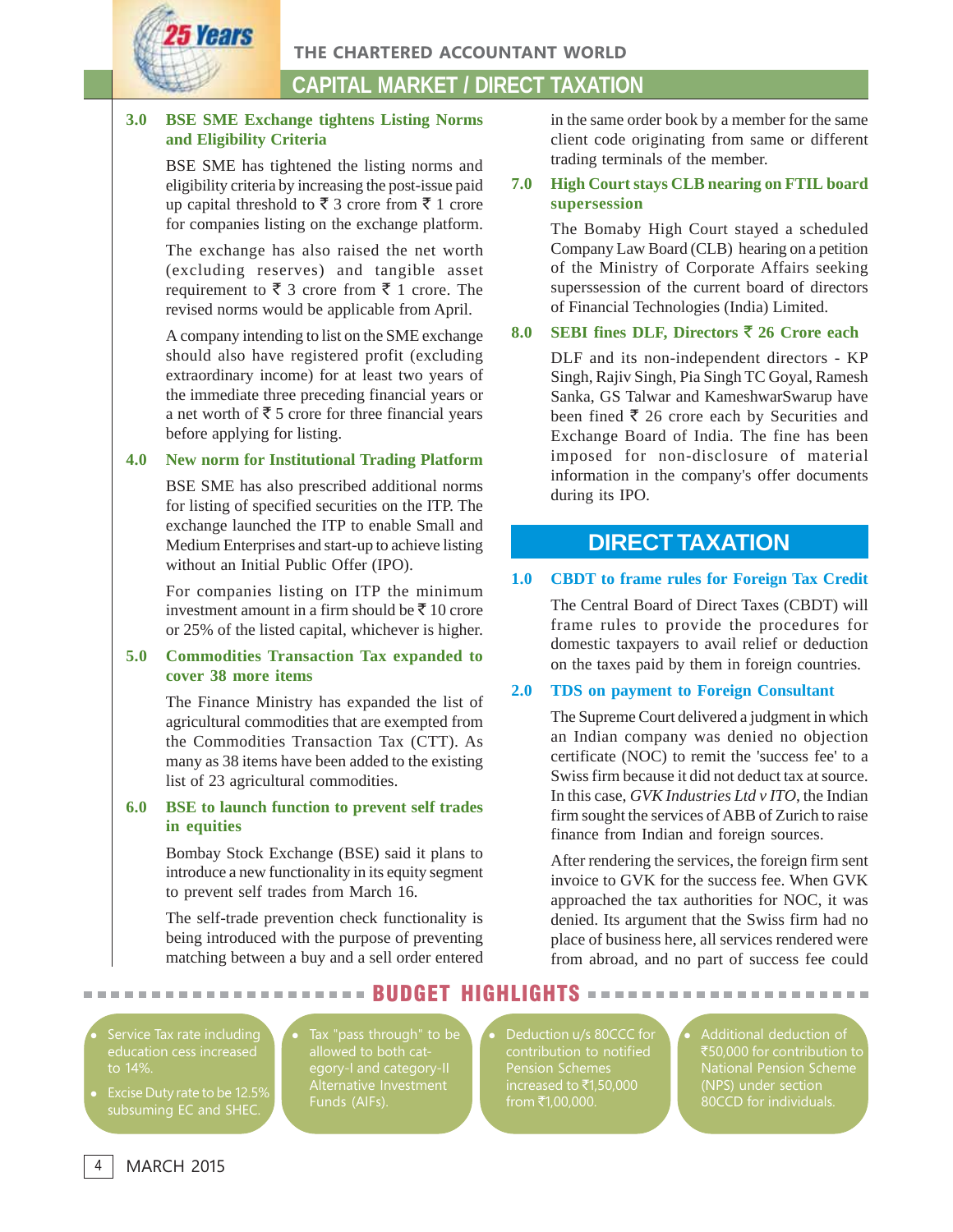

be said to arise in this country attracting tax liability were rejected.

The revenue authorities contended that the Swiss firm actively arranged loans and provided various services that attracted the income tax provisions. Therefore, tax must be deducted before remitting the fee abroad. Andhra Pradesh High Court ruled in favour of tax authorities u/s 9(1). This view was upheld by Supreme Court.

#### **3.0 Amount Payable to a contractor or sub contractor: Section 40(a)(ia)**

Where assessee had not deducted tax at source as it was well aware that recipient had no taxable income, though declarations in Form 15G/H were obtained late the said section was not applicable.

*Capital Pharma v. Income-tax Officer, (Bangalore - Trib.)*

#### **4.0 Medical Relief**

Where assessee, a charitable society registered under section 12A, was running a hospital, income earned by it from its pharmacy being integral to main object of running hospital, could not be excluded from computing income eligible for exemption under section 11.

*Franciscan Sisters of St. Joseph Society v. JCIT*

#### **5.0 Resale Price Method - Most Appropriate Method to determine Arm's Length Price**

The High Court of Bombay held that in case of distribution or marketing activities when goods are purchased from associated entities and sales are affected to unrelated parties without any further processing, then, RPM is most appropriate method to determine ALP of said transaction.

*Commissioner of Income-tax v. L'Oreal India (P.) Ltd*

#### **6.0 Section 2(22) - Deemed dividend (Loans and advances)**

The High Court of Delhi has held that merely because shares were issued belatedly in subsequent year, share application money cannot be treated as loan or deposits or advance for

#### invoking provisions of section 2(22)(e).

*Commissioner of Income-tax vs. Alpex Exports (P.) Ltd., [2014] 49 taxmann.com 389 (Delhi)*

**25 Vears** 

**7.0** Section 195 could not be invoked in respect of payment by assessee of commission on export sale made to a US company which had no permanent establishment in India.

*Assistant Director of Income-tax, Jaipur v. Sumit Gupta*

#### **8.0 Discounting Charges and Factoring Charges Not To Be Treated As Interest - No TDS**

The High Court of Calcutta has held that discounting charges of bill of exchange and factoring charges of sale could not be treated as interest; hence, assessee was not liable to deduct TDS on it.

*Commissioner of Income-tax vs. MKJ Enterprises Ltd.*

#### **9.0 Notice under section 143(2)-Valid on next day**

The Supreme Court of India has held that notice under section 143(2) having been served upon assessee on very next working day due date being Sunday, was valid.

*Gujarat State Plastic Manuf. Association vs. Deputy Director of Income-tax, Ahmedabad, 51 taxmann.com 372 (SC)*

#### **10.0 Forex Gains - Includible In Operating Profit while determining ALP**

The ITAT held that Forex gains are includible in operating profit while determining Arm's Length Price (ALP) of international transaction.

*I-T officer vs EDAG Engineers & Design India (p) ltd. [2014] 52 taxmann.com 398*

#### **11.0 Non-Compete Fee Paid To Director- Revenue Expenditure**

The ITAT in *ACIT vs. Clariant Chemicals(i) Ltd.* held that non-compete fee paid to director on his retirement to restrict him from sharing his experience was revenue expenditure.

**12.0** The High Court of Andhra Pradesh held that unabsorbed loss or carried forward depreciation spilled over block period shall not be adjusted against undisclosed income.

> *Mahalaxmi Motors Ltd. v. Secretary, Income-tax Settlement Commission, Chennai [2015] 53 taxmann.com 147*

Rationalised capital gains for the sponsors exiting at the time of listing of the units of Real Estate Investment Trust (REITs) and InvITs.

Manpower supply services and Security services to body Corporates brought under full Reverse Charge Mechanism .

-------------------- BUDGET HIGHLIGHTS ---------------------

Cenvat credit shall now be taken within one year of the issue of any documents specified in Rule 9(1) of the Cenvat Credit Rules

Central excise/Service tax assesses to be allowed to use digitally signed invoices and maintain record electronically.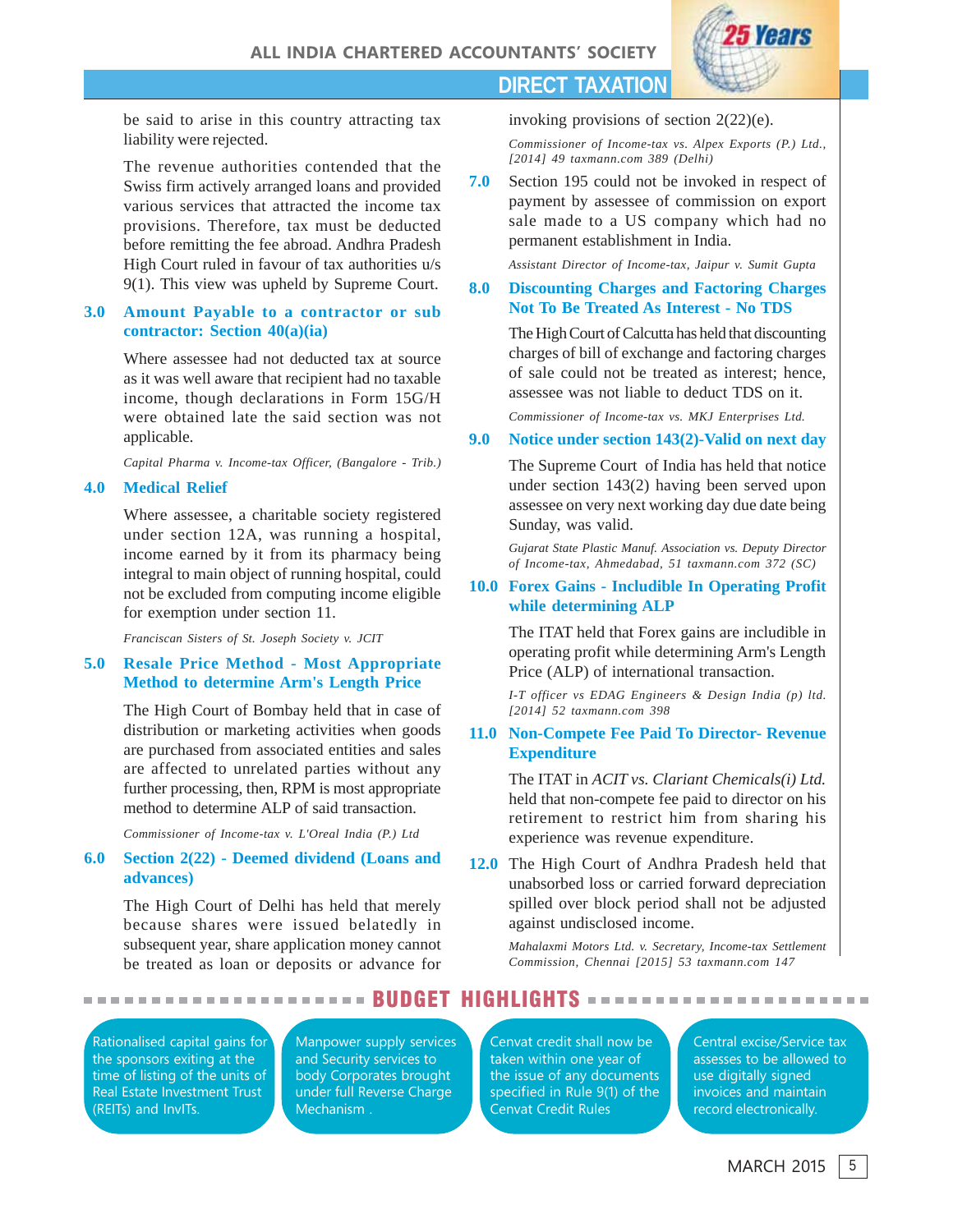THE CHARTERED ACCOUNTANT WORLD

### **CORPORATE & COMPETITION LAWS**

### **CORPORATE & COMPETITION LAWS**

#### **1.0 Centre tightens definition of 'Small Company'**

A company would have to clear both the testspaid-up capital as well as turnover norm-to qualify as a 'small company'.

#### **2.0 Teritorial Jurisdiction of Cheque**

*5 Years* 

The Supreme Court of India has held that where cheque was drawn at a bank in Karnataka, presentation of cheque to a bank in Kerala would not by itself confer jurisdiction upon Kerala Court.

*Suku v. Jagdish [2014] 50 taxmann.com 367 (SC)*

**3.0 Imposition of one-sided terms on sale of plot by a developer dominant in real estate market wasn't justified**

> The Competition Commission of India has held that imposition of unfair and one-sided terms and conditions by OP, a dominant player in relevant market for development and sale of residential plot, in agreement was abusive in terms of provisions of Section 4.

*Ms. AanchalKhetarpal v. Jaiprakash Associates Ltd.*

#### **4.0 Power of attorney in cheque bounce: Supreme Court**

Any employee of a company cannot file a criminal complaint about a cheque that was dishonoured by a bank under Negotiable Instruments Act. There must be proper authorisation and power of attorney in that behalf, the court stated in batch of appeals titled.

*A C Narayan v State of Maharashtra.*

#### **5.0 Form No. GNL-4 for filing addendum for rectification of defects or incompleteness notified**

Any further information or documents called for, in respect of application or e-form or document, filed electronically with the Ministry of Corporate Affairs in terms of Companies Act 1956 shall be furnished in Form No. GNL-4 as an addendum.

#### **6.0 Earnest money lost if bid is withdrawn**

The Supreme Court has held that a condition in a tender notice that earnest money would be forfeited if a bid is withdrawn is valid and not against the Contract Act.

*NTPC vs M/s Ashok Kumar*

#### **7.0 Vague terms in arbitration clause**

Supreme Court rejected the prayer of a company to appoint an arbitrator in its dispute with another as the arbitration clause in the sales contract was vague.

*System for International Agencies v. Rahul Coach Builders*

**8.0 The Supreme Court of India** has held that in absence of independent evidence of corroborative nature, retracted statement of appellant could not constitute exclusive basis to determine culpability of appellant under section 9 of FERA.

*A. Tajudeen v. Union of India, 51 taxmann.com 350 (SC)*

- **9.0 Shareholders nod not a must for Banks, Insurance Cos, HFCs to buy Company Stakes** Banks, Insurance and Housing Finance Companies will no longer have to seek approval from shareholders before acquiring equity in companiesmaking acquisition of securities in the ordinary course of its business u/s 186 of Companies Act, 2013.
- **10.0 Provision of suspension of legal proceedings under SICA prevails over provisions of debt recovery under RDDB Act**

The Supreme Court of India has held that Provisions of SICA, in particular Section 22, shall prevail over provision for recovery of debts in RDDB Act.

*KSL & Industries Ltd. v. Arihant Threads Ltd.*

**11.0 BIFR' is sole authority to decide if a sick company can be moved out of its jurisdiction**

> The Supreme Court Of India held that BIFR alone is empowered to determine whether net worth of sick company has become positive as a result of which it would cease to have jurisdiction over company. Any inquiry into such issue regarding net worth by anyone outside SICA including civil court, would be against express intent of Act and would lead to incongruous and undesired results *GhanshyamSarda vs. Shiv Shankar Trading Co.*

Online central excise and service tax registraworking days.

LLP, Sole proprietorship and One Person Company Transport Allowance creased to ₹1600 per

BUDGET HIGHLIGHTS

Efforts on various fronts Service Tax from next year.

*For more details on budget, visit www.aicas.in*

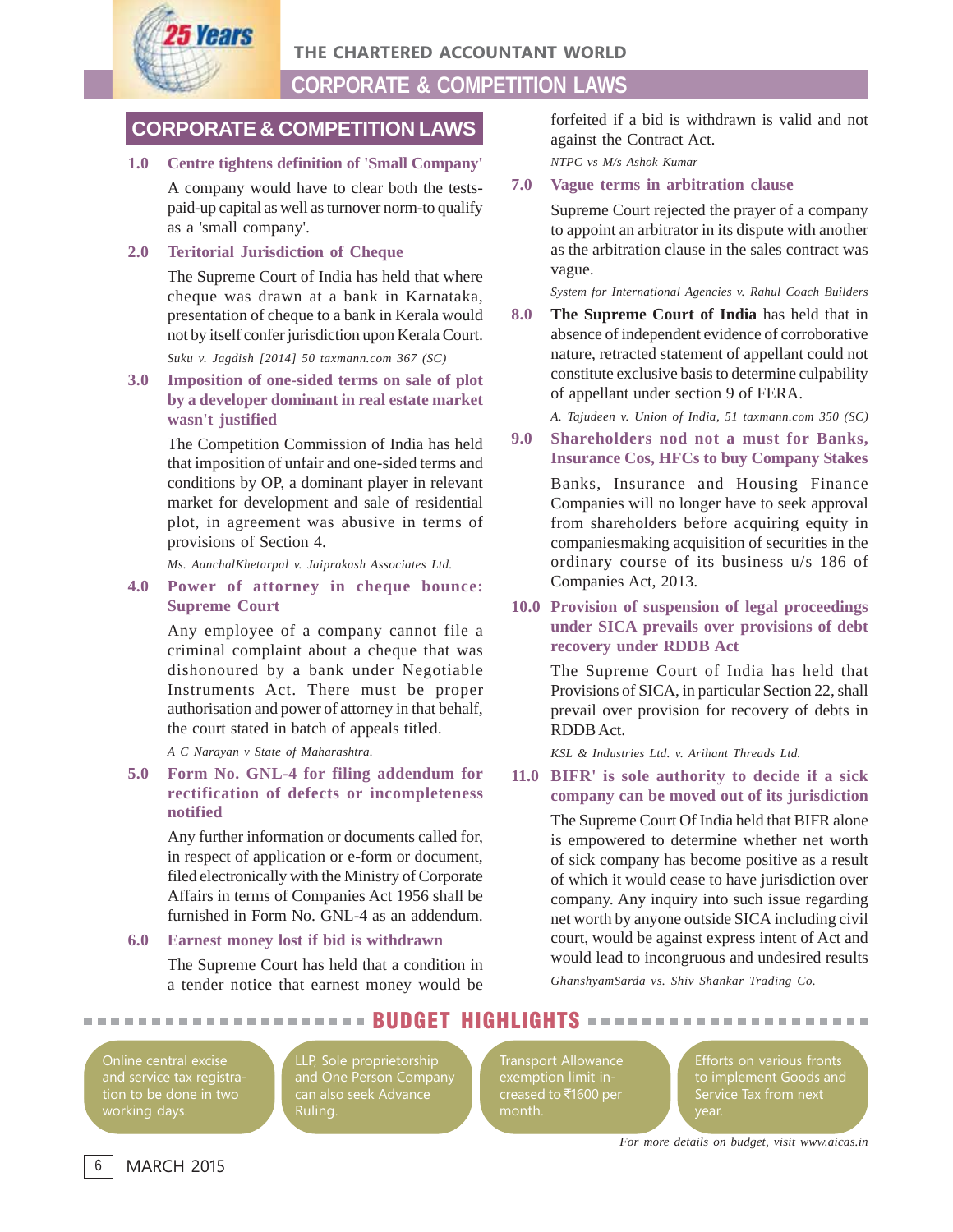### **INDIRECT TAXATION / AUDIT**



#### **1.0 Garnishee Order- Recovery of arrears in installments and amendment of Garnishee Notice**

In terms of sub-section (2) of section 11 of the Central ExciseAct, 1944. Central Excise Officers are empowered under this provision to issue an order toany other person from whom money is due to such person from whom recovery of arrearsis required to be made. Such notice for recovery to the other person is generally referred as Garnishee Notice.

#### **Clarification:**

It is hereby clarified that recovery officers do have powers to add, amend, vary or rescind any Garnishee Notice issued. However, the interest of revenue has to be suitably safeguarded.

#### **Installment to permit**

It has been decided by the Board to allow recovery of arrears of taxes, interest and penalty in installments. The power to allow such payment in monthly installments shall be discretionary and shall be exercised by the Commissioners for granting sanction to pay arrears in installments upto a maximum of 24 monthly installments and by the Chief Commissioners for granting sanction to pay arrears in monthly installments greater than 24 and upto a maximum of 36 monthly installments.

The facility to pay arrears in installments shall generally be granted to companies which show a reasonable cause for payment of arrears in installments such as the company beingunder temporary financial distress. Approval to pay in installments and the number of installments should be fixed such that an appropriate balance between recovery of arrears and survival of business is maintained taking into consideration the overall financial situation of the company, its assets, liabilities, income and expenses.

#### **2.0 Levy of service tax on restaurants and hotel accommodation is unconstitutional**

The high court of Kerala has held that Levy of service tax on : (1) service forming part of supply of goods in a restaurant, as well as, (2) shortterm accommodation services in hotels, inns, etc. is unconstitutional being violative of Entries 54 and 62, respectively, of State List.

**INDIRECT TAXATION** Under works contract, only 'transfer of property in goods' is liable to VAT/sales-tax, therefore, service portion can be charged to service tax; however, in case of restaurants, entire supply of food (even as a part of service) is deemed to be sale and therefore, consideration therefor cannot be charged to service tax.

*Union of India v. Kerala Bar Hotels Association, Cochin\**

**3.0** Sum Paid to advertise group name 'HCL' instead of assessee's name was also eligible for input credit.

*CCE, Noida, v. HCL Technologies Ltd.*

#### **4.0 Online Aggregators under Net**

The budget proposal to bring the online commerce industry under the ambit of the new service tax rate of 14% will impact web-based aggregators of retail sellers, taxi owners, bus operators and hotels including companies such as Amazon, Flipkart, Uber, Snapdeal and OlaCabs.

March 1 onwards, online aggregators that own and manage a web-based software application came under the tax net.

### **AUDIT**

#### **1.0 Overdraft under Jan-Dhan comes under priority sector lending: RBI**

The Reserve Bank of India said bank overdrafts of up to  $\bar{5}5,000$  in accounts opened under Jan Dhan Yojna would be treated as priority sector lending.

### **FINANCIAL INDICATORS**

|                               | Current Rate*                               | Month Ago        | 3 Month          | 6 Month          |
|-------------------------------|---------------------------------------------|------------------|------------------|------------------|
| 3 Month LIBOR (%)             | $0.2677\%$                                  | 0.2584           | 0.2541           | 0.2399           |
| 3 Month MIBOR (%)             | 8.38                                        | 8.59             | 8.63             | 8.55             |
| <b>SENSEX</b>                 | 28709.87                                    | 28355.62         | 27585.27         | 27831            |
| <b>NIFTY</b>                  | 8712.05                                     | 8565.55          | 8323             | 8355.65          |
| $CRR$ $%$                     | $\boldsymbol{4}$                            | $\boldsymbol{4}$ | $\boldsymbol{4}$ | $\boldsymbol{4}$ |
| REPO(%)                       | 7.50%                                       | 7.75             | 8.00%            | 8.00%            |
| <b>REVERSE REPO (%)</b>       | $6.50\%$                                    | 6.75             | 7.00%            | $7.00\%$         |
| Gold (per 10 gm)              | 25933                                       | 27295            | 26905            | 27220            |
| Silver (per kg)               | 35610                                       | 37440            | 36664            | 38112            |
| Crude (USD/bbl)               | 49.93                                       | 56.46            | 50.305           | 64.24            |
| $\overline{\tau}$ vs USD      | 62.6983                                     | 62.1888          | 62.1605          | 61.95            |
| $\bar{\tau}$ vs Euro          | 67.6577                                     | 70.3728          | 73.7348          | 76.7499          |
| $\overline{\tau}$ vs 100 Yen  | 51.47                                       | 51.98            | 52.62            | 51.98            |
| $\bar{\tau}$ vs RMB           | 10.0358                                     | 9.9615           | 10.0097          | 10.0319          |
| ₹ vs Pound                    | 94.549                                      | 94.4136          | 94.2788          | 97.1562          |
| <b>MCX</b> Aluminium (per kg) | 109.7                                       | 114.15           | 725.25           | 121.95           |
| <b>MCX Copper (per kg)</b>    | 368.65                                      | 353.5            | 378.9            | 399.35           |
| *As on March 10, 2015         | (Sources: MoneyControl, NSE, BSE, RBI, MCX) |                  |                  |                  |